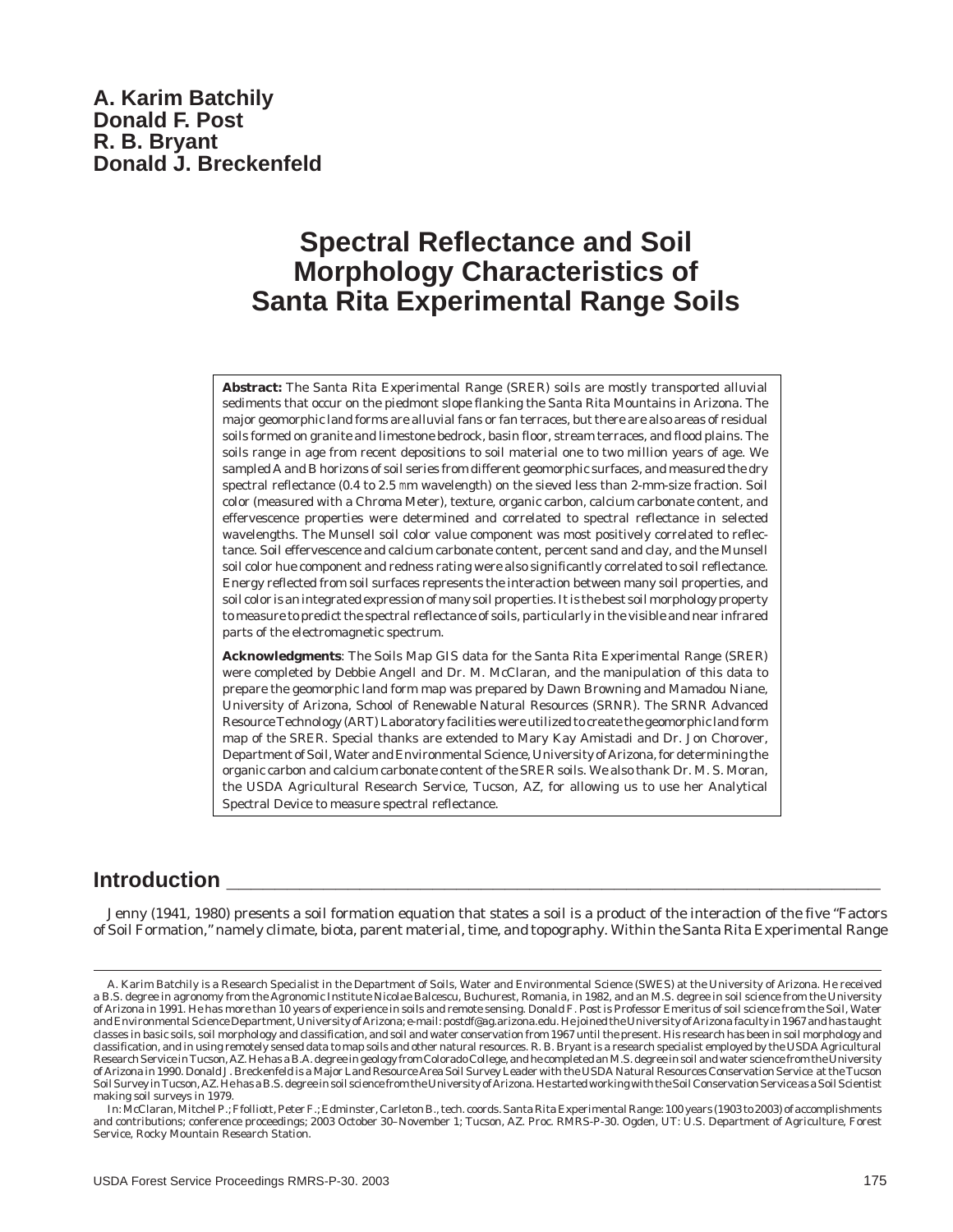(SRER) all factors are important; however, the time and parent material factors are particularly important. Most SRER soils are formed in alluvium of mixed origins, derived from igneous and sedimentary rocks (mostly granite and limestone), and these materials then experienced different time periods for soil development to occur. It is particularly useful to identify what are called "geomorphic surfaces" (Ely and Baker 1985; McAuliffe 1995 a,b; Peterson 1981), as they are closely related to soil characteristics.

A "geomorphic surface" is a mappable landscape element formed during a discrete time period, which has distinctive geologic materials, topographic features, and soil profiles. From this definition, it can be inferred that each stable surface will have a soil developed upon it, which has properties that are in part a function of the time since erosion and/ or deposition has ceased. Quantifying pedogenic properties of soils on different geomorphic surfaces provides a means to compare the age of surfaces. On the SRER, soil texture, the color (amount of reddness) of the soil, presence or absence of carbonates in the parent material, and soil horizons distinguish the soil series mapped on the SRER

Significant relationships between soil properties and the spectral reflectance of soils in the visible and near-infrared portions of the electromagnetic spectrum (Baumgardner and others 1985; Condit 1970; DaCosta 1979; Shields and others 1968; Stoner 1979; Stoner and Baumgardner 1981) show it is possible to use remote sensing techniques to quantify soil properties. These researchers emphasized how the soil components of organic carbon, iron oxides, texture, water, and salts affect spectral reflectance. Correlations with Munsell hue, value, and chroma were also presented, but the color measurements were made using only the visual comparison procedure (Soil Survey Division Staff 1993). Escadafal and others (1988, 1989) investigated the relationships between Munsell soil colors and Landsat spectral response, especially on arid landscapes, and reported that the Munsell color parameters of hue, value, and chroma were significantly correlated with Landsat data. Post and others (1994) and Horvath and others (1984) concluded that the reflectance of radiant energy from sparsely vegetated arid rangelands is determined by the characteristics of the soil and geologic material on the land surface. They also concluded colorimeters to accurately quantify the color of earth surface features are very important for evaluating remotely sensed data. Other researchers (Bowers and Hanks 1965; Cipra and others 1980; Huete and Escadafal 1991; Weismiller and Kaminsky 1978; Westin and Lemme 1978) report how remotely sensed spectral data can be used to characterize and map soils.

There is a keen interest in understanding how incoming solar radiation from the sun is absorbed at the earth's surface. The ratio of the energy reflected back to the atmosphere is called the albedo of that surface. When discussing albedo the spectral wavelength must be identified, and commonly an integration of the amounts of energy reflected between 0.3 to 2.8 mm is used. Post and others (2000) described how albedo of soils can be predicted from soil color and spectral reflectance and how the albedo of SRER soils will be evaluated.

The objectives of this paper were to (1) collect samples of soil series mapped on different geomorphic surfaces with different kinds of alluvial parent materials and measure

their spectral reflectance, (2) measure the morphological properties of these soils, and (3) correlate soil reflectance in selected spectral bands to soil properties. Identification of basic spectral curves of the soil series found on the SRER would be useful for improved interpretation of remotely sensed data acquired by airborne sensors and orbiting satellites.

### **Materials and Methods \_\_\_\_\_\_\_\_\_\_\_**

Thirty soil samples were collected from 16 different locations from six SRER geomorphic surfaces. The A and B horizons were sampled for mature soils; however, only the A horizon was collected from the Holocene age soils, except for one site where a C horizon was also collected. The samples were selected to encompass the range of soil reflectances that are found on the SRER. Multiple sample sites were selected for three soil series because these soils had a wider range of soil physical properties within these soil series.

All samples were air dried and passed through a 2-mm sieve, and all analyses were completed with the less than 2-mm soil fraction. Soil color was measured using a Model 200 Chroma Meter (Minolta Company) as follows: the samples were evenly distributed on a flat surface to provide a thickness of about 2 mm, the measuring head was rested in a vertical position on the soil surface, and a color reading was taken. A detailed description of this procedure and how the hue color notation was converted to a number for statistical analyses is described by Post and others (1993). The three Munsell color components were also converted into a redness rating as follows (Torrent and others 1980):

$$
Redness = \frac{(10 - hue) \, x \, chroma}{Value}
$$

where the chroma and value are numerical values of each, and the hue is the notation number preceding the YR in the Munsell color notation system. Organic and inorganic carbon (C) contents were measured using a dry combustion method (TOC-VCSH, Total Carbon Analyser, made by Shimadzu Corporation, Columbia, MD). The samples were heated to 300 and 800 °C, and the  $\mathrm{CO}_2$  evolved at these two temperatures were measured by an infrared detector. The percent C released was converted to percent Organic Carbon  $(0.C.)$  and percent calcium carbonate  $(CaCO<sub>3</sub>)$  found in each soil. Soil texture characteristics were determined by the "Field or Feel Method" (Thien 1978) by two field soil scientists, a mean percent clay and sand was calculated, and then the textural class was identified. Also, how the soil reacts when 10 percent HCL is applied to the sample (Soil Survey Division Staff 1993) was observed and recorded. The amount of effervescence refers to the amount of bubbles  $(CO_2)$  released, and terms like "slight," "strong," and "violent" are used to describe the reaction.

The reflectance spectra of these soils were recorded between the 0.4 to 2.5 mm wavelengths region at one nanometer increments using an Analytical Spectral Device full range hyperspectral system with a 15<sup>°</sup> field of view. Smooth soil surfaces were viewed vertically from a height of 0.5 m, and the reflected energy was referenced to a calibrated standard reflectance plate. The spectra were measured on a clear, cloud-free day in Tucson, AZ, between 11:00 and 11:30 a.m. on April 16, 2003. Reflectance data of special interest to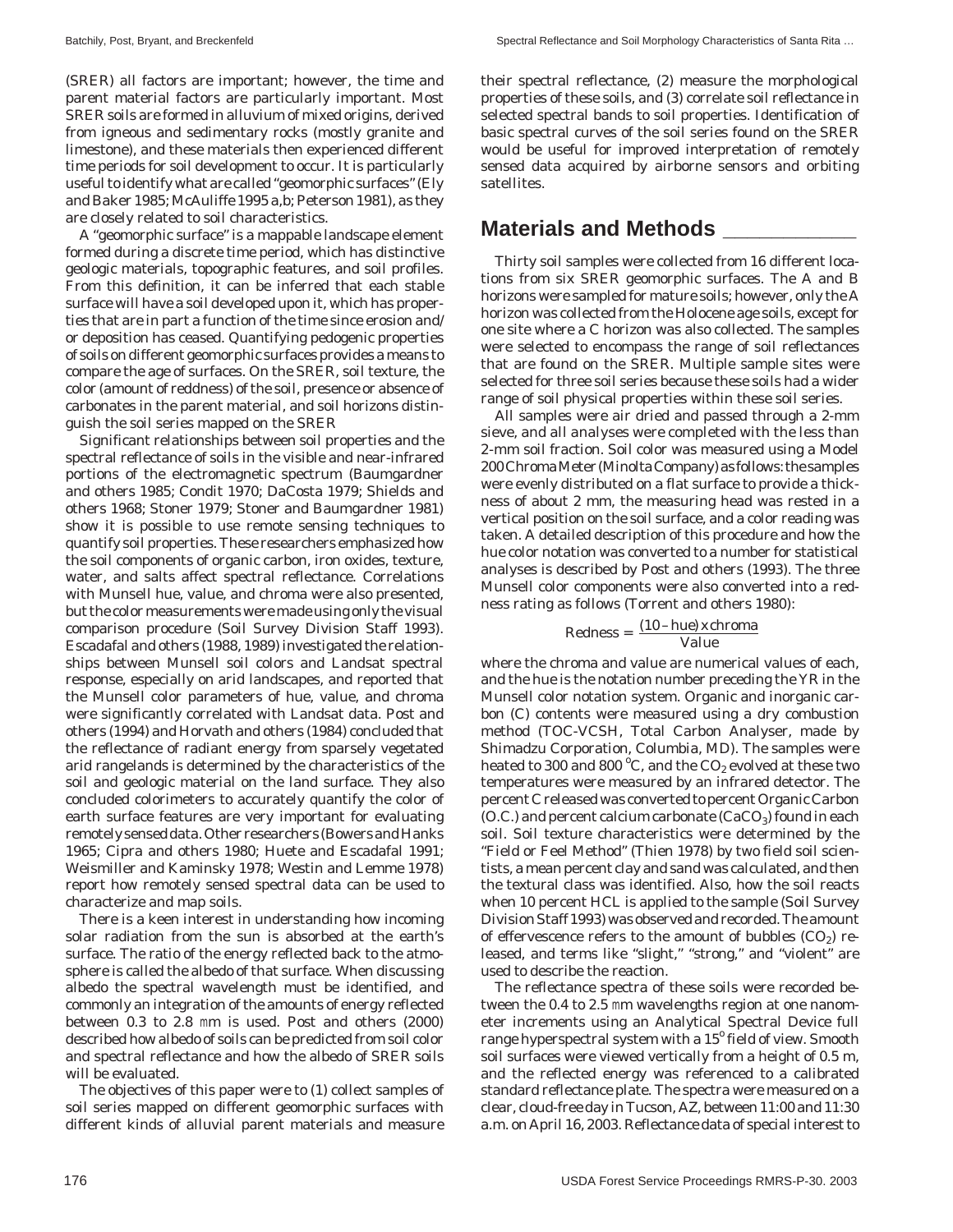us were the Landsat Thematic mapper (TM) bands, namely TM1 (blue, 0.45 to 0.52 mm), TM2 (green, 0.52 to 0.60 mm), TM3 (red, 0.63 to 0.69 mm), TM 4 and 5 (near infrared [NIR] 0.76 to 0.90 and 1.55 to 1.75 mm), and TM 7 (middle infrared [MIR], 2.08 to 2.35 mm). A mean reflectance factor for each band was computed for the following wavelengths: blue =  $0.485$  mm, green =  $0.560$  mm, red =  $0.660$  mm, NIR =  $0.830$  mm, near short wave infrared  $= 1.650$  mm, and middle infrared  $=$ 2.180 mm. These reflectance factors were correlated with the soil morphology properties for the 16 A horizons, 13 B horizons, and one C horizon for a total of 30 samples. The correlation coefficient (r value) was computed and reported (Gomez and Gomez 1984).

## **Results and Discussion \_\_\_\_\_\_\_\_\_\_**

The Soil and Ecological Site Map of the SRER prepared by Breckenfeld and Robinett (these proceedings) was the basic map used to prepare a general geomorphology map of the SRER and to determine where soil samples were to be collected. Figure 1 is a map outlining seven geomorphic surfaces on the SRER, and table 1 defines the terms that



**Figure 1**—Geomorphology land form surfaces map and the soil sample location sites collected on the Santa Rita Experimental Range.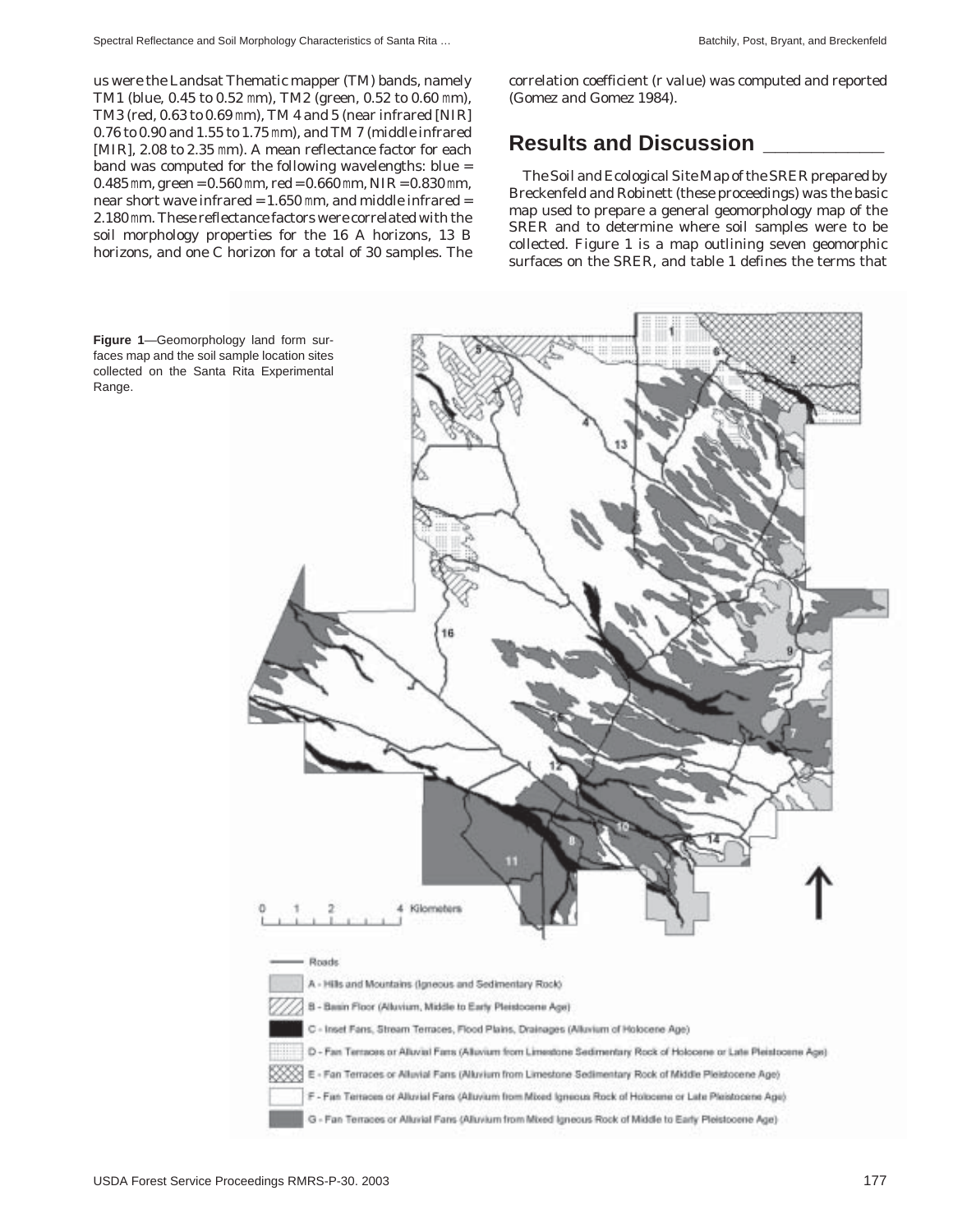**Table 1**—Description of the geomorphic land form surfaces and geologic terms to define their age as identified on the SRER listed in alphabetical order.

| <b>Geomorphic surfaces</b> |                                                                                                                                                                                                                   |
|----------------------------|-------------------------------------------------------------------------------------------------------------------------------------------------------------------------------------------------------------------|
| Alluvial fan               | A low, outspreading mass of loose soil and rock material, commonly with gentle slopes that are shaped like an<br>open fan or a segment of a cone, deposited by water at the place where it issues from mountains. |
| Basin floor                | A general term for the nearly level, lower most part of intermontane basins. The floor includes all the alluvial,<br>eolian, and erosional land forms below the piedmont slope.                                   |
| Fan terrace                | A general term for land forms that are remaining parts of older fan B land forms, such as alluvial fan<br>(fan remnant is another term used to describe this land form).                                          |
| Flood plain                | The nearly level A plain that borders a stream and is subject to inundation under flood-stage conditions<br>(unless it is protected artificially).                                                                |
| Hills and mountains        | A hill is an area of land surface, rising as much as 300 m above the surrounding lowlands, whereas a mountain<br>rises more than 300 m.                                                                           |
| Inset fan                  | An ephemeral stream flood plain rather broad in area incised in alluvial fans or fan terraces; a barren channel<br>covers a minor portion of its surface, but its breadth is rather extensive.                    |
| Piedmont slope             | The dominant gentle slope at the foot of a mountain that grades to a basin floor or alluvial flood plains.                                                                                                        |
| Stream terraces            | One of a series of levels in a stream valley that mostly parallels the stream, but it no longer floods.                                                                                                           |
|                            | Geologic terms to define the age of geomorphic surfaces                                                                                                                                                           |
| Holocene                   | The geologic time period extending from the end of the Pleistocene (Ice Age) Epoch from 10,000 to 12,000 years<br>before present.                                                                                 |
| Pleistocene                | The epoch of geologic time referred to as the Quaternary Period with a geologic time from approximately<br>2 million to 10,000-12,000 years before present.                                                       |
| Late Pleistocene           | 10,000-12,000 to 25,000 years before present.                                                                                                                                                                     |
| Middle Pleistocene         | 25,000 to 300,000 or 400,000 years before present.                                                                                                                                                                |
| Early Pleistocene          | 300,000 or 400,000 to 1,000,000–2,000,000 years before present.                                                                                                                                                   |
|                            |                                                                                                                                                                                                                   |

describe these surfaces. Figures 2 and 3 present the spectral curves for representative A and B horizons, respectively. Table 2 lists the mean reflectance values for the 30 soils for six of the Thematic Mapper (TM) wavelength bands, and table 3 lists the soil morphology characteristics for the 30 soils.

Stoner (1979) and Stoner and Baumgardner (1981) describe in great detail the spectral characteristics for many soils. They explain that moisture content, organic matter, iron content, and presence of minerals such as calcium carbonate most determine soil color. The SRER soils have a



**Figure 2**—Spectral curves for A horizons of representative Santa Rita Experimental Range soils.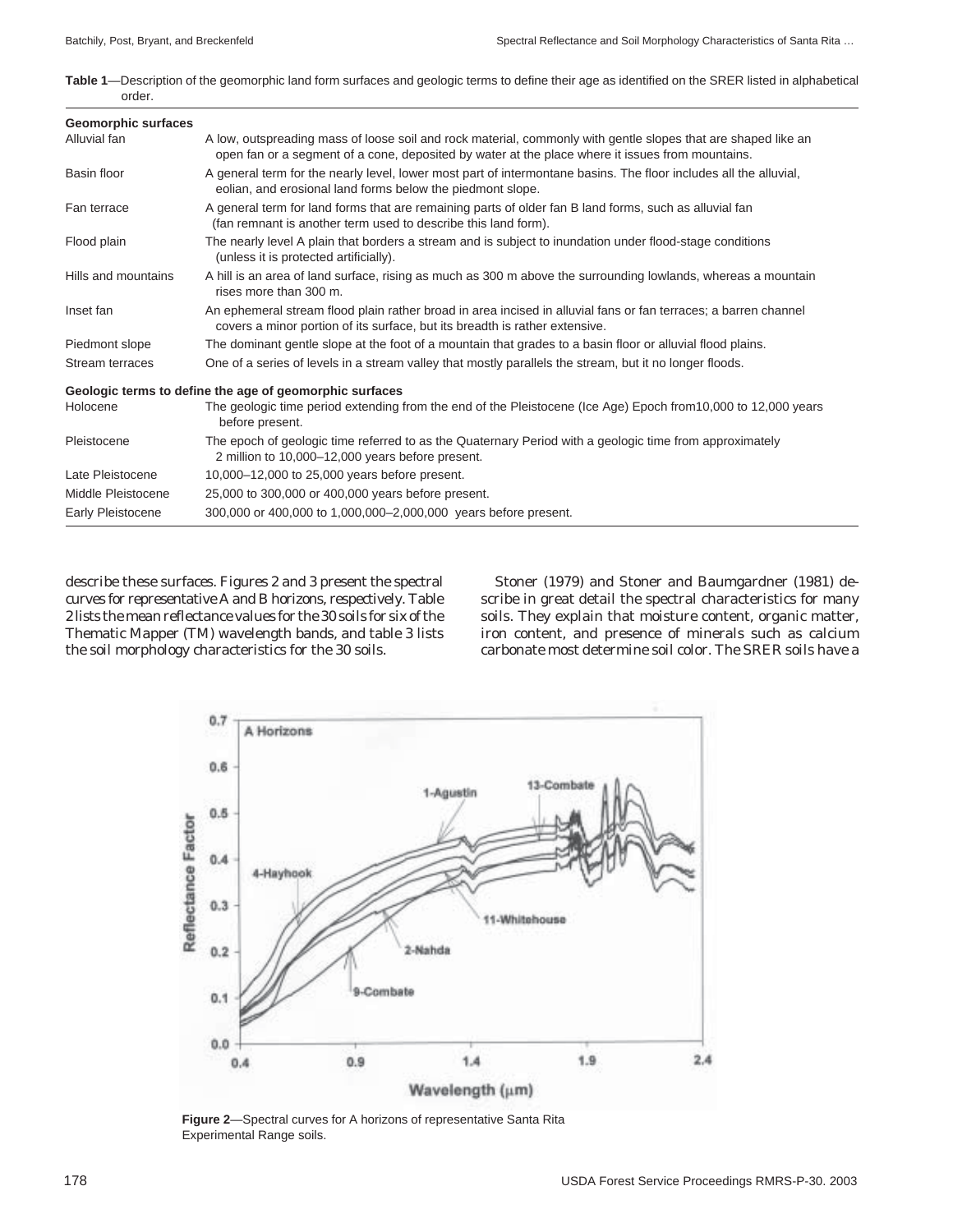

**Figure 3**—Spectral curves for B horizons of representative Santa Rita Experimental Range soils.

|  | Table 2—Percentage of reflected energy in six selected wavelengths corresponding to the Landsat Thematic Mapper (TM) bands. |  |  |
|--|-----------------------------------------------------------------------------------------------------------------------------|--|--|
|  |                                                                                                                             |  |  |

| Soil                    | Soil names       | <b>Blue</b>  | Green     | Red       | <b>NIR</b> | <b>MIR</b> | <b>MIR</b> |
|-------------------------|------------------|--------------|-----------|-----------|------------|------------|------------|
| ID                      | and horizons     | $(0.485$ mm) | (0.560mm) | (0.660mm) | (0.830mm)  | (1.650mm)  | (2.179mm)  |
| 1                       | Aqustin (A)      | 0.1521       | 0.2126    | 0.2823    | 0.3474     | 0.4634     | 0.4814     |
| 1                       | Agustin (Bk)     | .1678        | .2264     | .2999     | .3888      | .5086      | .5181      |
| 2                       | Nahda (A)        | .0912        | .1336     | .1891     | .2441      | .3645      | .3747      |
| $\overline{\mathbf{c}}$ | Nahda (Btk)      | .0707        | .1027     | .1485     | .2047      | .3203      | .3237      |
| 3                       | Sasabe (A)       | .0803        | .1283     | .2008     | .2650      | .4021      | .4197      |
| 3                       | Sasabe (Bt)      | .0619        | .0976     | .1597     | .2247      | .3544      | .3536      |
| 4                       | Hayhook (A)      | .1110        | .1718     | .2565     | .3278      | .4464      | .4611      |
| 4                       | Hayhook (Bw)     | .0802        | .1267     | .1999     | .2724      | .3796      | .3782      |
| 5                       | Tubac (A)        | .0947        | .1492     | .2303     | .3021      | .4205      | .4288      |
| 5                       | Tubac (Bt)       | .0681        | .1129     | .1954     | .2633      | .3582      | .3364      |
| 6                       | Tombstone (A)    | .1326        | .1875     | .2549     | .3262      | .4612      | .4734      |
| 6                       | Tombstone (Bk)   | .1381        | .1940     | .2658     | .3465      | .4716      | .4792      |
| $\overline{7}$          | Whitehouse (A)   | .0950        | .1581     | .2549     | .3246      | .4466      | .4435      |
| $\overline{7}$          | Whitehouse (Bt)  | .0522        | .0856     | .1592     | .2211      | .3335      | .2962      |
| 8                       | Caralampi (A)    | .1060        | .1572     | .2307     | .2966      | .3760      | .3861      |
| 8                       | Caralampi (Bt)   | .0779        | .1204     | .1887     | .2496      | .2927      | .2794      |
| 9                       | Combate (A)      | .0667        | .0880     | .1187     | .1833      | .3995      | .4017      |
| 10                      | Whitehouse (A)   | .0625        | .1001     | .1561     | .2089      | .3563      | .3512      |
| 10                      | Whitehouse (Bt)  | .0501        | .0879     | .1730     | .2427      | .3885      | .3156      |
| 11                      | Whitehouse (A)   | .0620        | .1100     | .1963     | .2625      | .3933      | .3949      |
| 11                      | Whitehouse (Bt)  | .0456        | .0808     | .1617     | .2072      | .3178      | .2524      |
| 12                      | Combate (A)      | .0832        | .1189     | .1640     | .2326      | .4265      | .4244      |
| 12                      | Combate (C)      | .1088        | .1541     | .2069     | .2749      | .4502      | .4443      |
| 13                      | Combate (A)      | .0970        | .1392     | .1955     | .2684      | .4323      | .4416      |
| 14                      | Baboquivari (A)  | .1023        | .1567     | .2304     | .3131      | .4560      | .4376      |
| 14                      | Baboquivari (Bt) | .0759        | .1179     | .1815     | .2567      | .3953      | .3620      |
| 15                      | Bucklebar (A)    | .1053        | .1646     | .2514     | .3301      | .4393      | .4374      |
| 15                      | Bucklebar (Bt)   | .0798        | .1249     | .1962     | .2656      | .3520      | .3429      |
| 16                      | Bucklebar (A)    | .1027        | .1603     | .2373     | .3167      | .4465      | .4369      |
| 16                      | Bucklebar (Bt)   | .0696        | .1136     | .1778     | .2523      | .3628      | .3465      |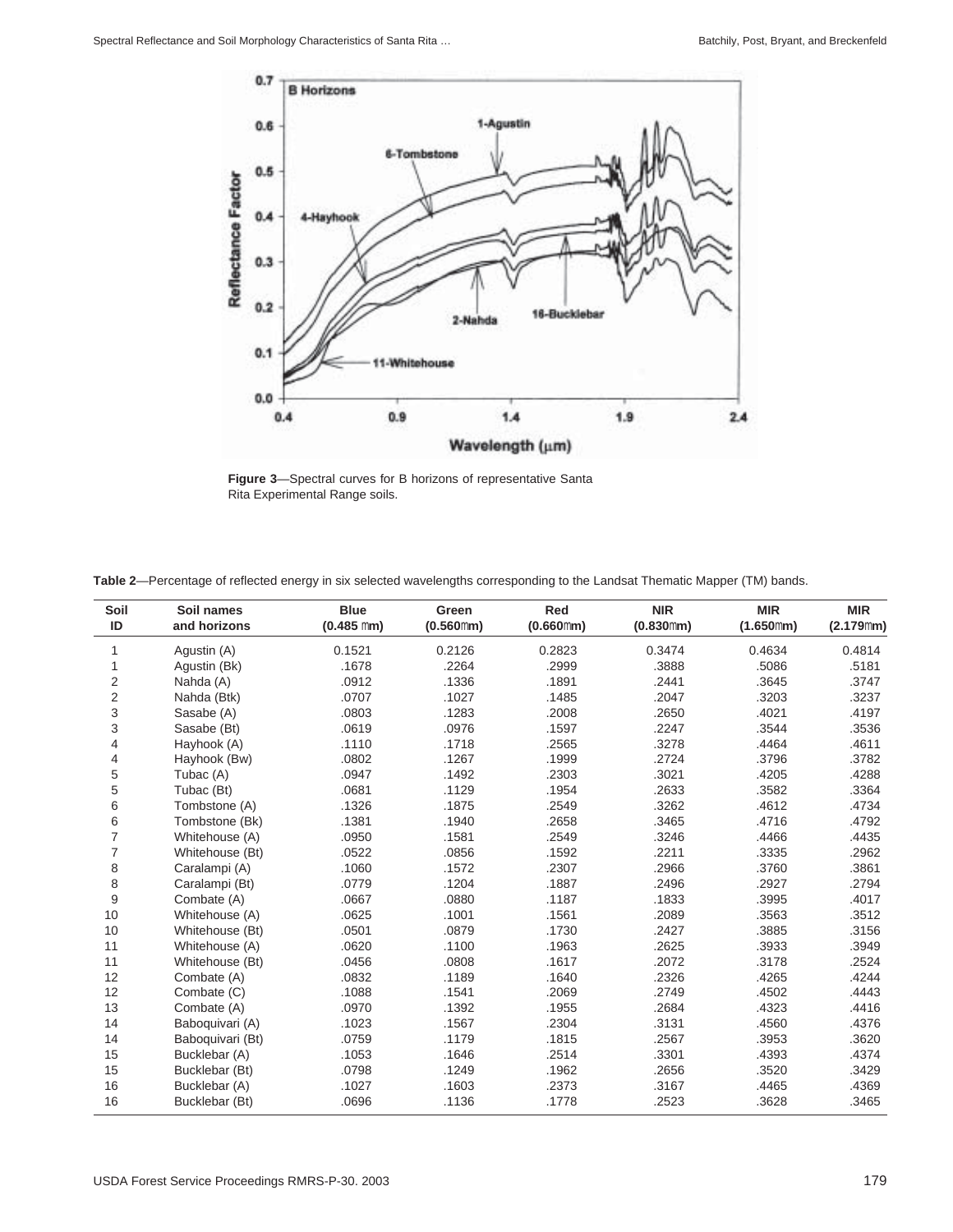**Table 3**—Soil morphology characteristics of the thirty soils sampled on the Santa Rita Exerimental Range.

| Soil           | Geomorphic                 | Soil names       |         |     | Munsell soil color |        | <b>Redness Organic</b> |          |                   |      |      |                           |               |
|----------------|----------------------------|------------------|---------|-----|--------------------|--------|------------------------|----------|-------------------|------|------|---------------------------|---------------|
| ID             | <b>Surface<sup>a</sup></b> | and Horizons     | Hue     | Hue | Value              | Chroma | rating                 | carbon   | CaCO <sub>3</sub> | Clay | Sand | <b>Effer</b> <sup>b</sup> | <b>Albedo</b> |
|                |                            |                  |         |     |                    |        |                        | percent. |                   |      |      |                           |               |
| 1              | D                          | Aqustin (A)      | 9.5 YR  | 4.8 | 6.1                | 3.6    | 0.3                    | 0.49     | 13.7              | 10   | 73   | 3.2                       | 0.31          |
| 1              | D                          | Agustin (Bk)     | 9.0 YR  | 4.6 | 6.0                | 3.2    | .5                     | .59      | 19.4              | 18   | 69   | 3.8                       | .30           |
| $\overline{2}$ | Ε                          | Nahda (A)        | 8.7 YR  | 4.5 | 4.8                | 3.4    | .9                     | .71      | .0                | 18   | 63   | .0                        | .22           |
| $\overline{2}$ | Ε                          | Nahda (Btk)      | 8.2 YR  | 4.3 | 4.2                | 3.2    | 1.4                    | .92      | .7                | 32   | 50   | .4                        | .18           |
| 3              | G                          | Sasabe (A)       | 7.2 YR  | 3.9 | 4.8                | 4.4    | 2.6                    | .48      | .0                | 13   | 67   | $.0\,$                    | .22           |
| 3              | G                          | Sasabe (Bt)      | 6.0 YR  | 3.4 | 4.2                | 4.3    | 4.0                    | .46      | .0                | 30   | 57   | $\cdot$                   | .18           |
| 4              | F                          | Hayhook (A)      | 8.0 YR  | 4.2 | 5.5                | 4.4    | 1.6                    | .34      | .0                | 10   | 75   | .0                        | .27           |
| 4              | F                          | Hayhook (Bw)     | 7.5 YR  | 4   | 4.6                | 4.1    | 2.3                    | .32      | .0                | 16   | 70   | .0                        | .20           |
| 5              | B                          | Tubac (A)        | 7.5 YR  | 4   | 5.2                | 4.5    | 2.2                    | .29      | .0                | 9    | 78   | .0                        | .24           |
| 5              | B                          | Tubac (Bt)       | 5.5 YR  | 3.2 | 4.5                | 4.9    | 5.0                    | .21      | .0                | 42   | 41   | .0                        | .19           |
| 6              | D                          | Tombstone (A)    | 9.7 YR  | 4.9 | 5.5                | 3.4    | $\cdot$ .2             | .80      | 7.6               | 12   | 68   | 3.8                       | .27           |
| 6              | D                          | Tombstone (Bk)   | 8.7 YR  | 4.5 | 5.7                | 3.5    | .8                     | .52      | 7.8               | 15   | 69   | 3.8                       | .28           |
| $\overline{7}$ | G                          | Whitehouse (A)   | 7.0 YR  | 3.8 | 5.2                | 4.7    | 2.7                    | .52      | .0                | 8    | 76   | .0                        | .24           |
| $\overline{7}$ | G                          | Whitehouse (Bt)  | 4.2 YR  | 2.7 | 3.8                | 4.7    | 7.2                    | .94      | .0                | 47   | 30   | .0                        | .15           |
| 8              | G                          | Caralampi (A)    | 8.2 YR  | 4.3 | 5.2                | 3.8    | 1.3                    | 1.00     | .0                | 9    | 67   | .0                        | .24           |
| 8              | G                          | Caralampi (Bt)   | 6.7 YR  | 3.7 | 4.2                | 3.9    | 3.0                    | .71      | .0                | 35   | 52   | .0                        | .18           |
| 9              | F                          | Combate (A)      | 9.7 YR  | 4.9 | 3.9                | 1.9    | $\cdot$ 1              | .89      | .0                | 5    | 87   | .0                        | .16           |
| 10             | G                          | Whitehouse (A)   | 7.2 YR  | 3.9 | 4.2                | 3.9    | 2.6                    | .84      | .0                | 17   | 69   | .0                        | .18           |
| 10             | G                          | Whitehouse (Bt)  | 4.0 YR  | 2.6 | 4.1                | 5.3    | 7.7                    | .68      | .0                | 48   | 40   | .0                        | .17           |
| 11             | G                          | Whitehouse (A)   | 5.7 YR  | 3.3 | 4.4                | 4.9    | 4.9                    | .92      | .0                | 14   | 58   | .0                        | .19           |
| 11             | G                          | Whitehouse (Bt)  | 3.2 YR  | 2.3 | 3.9                | 5.2    | 9.1                    | .69      | .0                | 53   | 25   | $.0\,$                    | .16           |
| 12             | C                          | Combate (A)      | 10.0 YR | 5   | 4.6                | 2.7    | .0                     | .62      | .0                | 7    | 85   | .0                        | .20           |
| 12             | C                          | Combate (C)      | 10.0 YR | 5   | 5.1                | 3.0    | .0                     | .43      | .9                | 5    | 89   | 1.5                       | .23           |
| 13             | F                          | Combate (A)      | 9.0 YR  | 4.6 | 4.8                | 3.2    | .7                     | .38      | .0                | 8    | 85   | .0                        | .22           |
| 14             | F                          | Baboquivari (A)  | 9.0 YR  | 4.6 | 5.3                | 3.9    | $\overline{.7}$        | .80      | .0                | 8    | 76   | .0                        | .25           |
| 14             | F                          | Baboquivari (Bt) | 7.7 YR  | 4.1 | 4.6                | 3.8    | 1.9                    | .53      | .0                | 25   | 64   | .0                        | .20           |
| 15             | F                          | Bucklebar (A)    | 7.7 YR  | 4.1 | 5.4                | 4.3    | 1.8                    | .49      | 0.                | 9    | 72   | .0                        | .26           |
| 15             | F                          | Bucklebar (Bt)   | 7.0 YR  | 3.8 | 4.8                | 4.0    | 2.5                    | .32      | 0.                | 15   | 70   | .0                        | .22           |
| 16             | F                          | Bucklebar (A)    | 8.7 YR  | 4.5 | 5.2                | 4.0    | 1.0                    | .99      | .0                | 12   | 71   | .0                        | .24           |
| 16             | F                          | Bucklebar (Bt)   | 8.0 YR  | 4.2 | 4.5                | 3.9    | 1.7                    | .30      | 0.                | 25   | 63   | 0.                        | .19           |

<sup>a</sup> Refer to figure 1 and table 1 for descriptions of geomorphic surfaces.

<sup>b</sup> Effervescence:  $0 =$  none,  $1 =$  slight,  $2 =$  moderate,  $3 =$  strong,  $4 =$  violent.

low organic matter. Content and the older land surfaces, particularly the Whitehouse soil series, are very red, indicating the presence of iron oxide in the soil. It also has a clay texture which occurs as soils get older. Although we did not measure the iron content of the SRER soils, we did compute the redness index, which is indicative of the iron content (particularly  $Fe<sub>2</sub>O<sub>3</sub>$  – ferric iron) in a soil.

The spectral curves for the A horizons show that Combate (9) has the lowest reflectance factor in the 0.4 to 1.0 mm wavelength range (fig. 2). This soil also has a color value of 3.9, the lowest of all soils. The Agustin (1) soil has the highest reflectance factor, and it also has the highest Munsell color value of 6.1. The Agustin soil has about 14 percent  $CaCO<sub>3</sub>$ , which contributes to the lighter color and higher Munsell value. Other representative soil curves for the Hayhook, Whitehouse, Nahda, and a second Combate sample are shown to illustrate the range in spectral characteristics of the A horizons mapped on the SRER.

Figure 3 presents the spectral curves for the B horizons. The Agustin soil is the most reflective, and the Tombstone soil has the next highest reflectance. Both of these soils are formed from alluvium derived from limestone parent materials. The Whitehouse Bt horizon is very red (redness rating of 9.1), and the shape of the spectral curve shows the presence of iron in this soil. The iron absorption occurs in the 0.5 to 0.9 mm band width. The Bucklebar and Hayhook soils have intermediate spectral reflectance characteristics. The Nahda Btk horizon reflectance is similar to the Whitehouse Bt horizon, but the curve shape is different because the Nahda soil is less red and likely has a lower iron content.

The spectral curves for both the A and B horizons from 1.0 mm to 2.5 mm show very strong absorptions at about 1.9 mm, and a less pronounced absorption band at 1.4 mm. There are striking other differences in reflected energy in the 1.0 to 2.5 mm bands, which are mostly water or hydroxyl absorption bands. Spectral data in the visible and NIR are commonly used to classify the reflectance properties of land surfaces because orbiting satellites collect data in these wavelengths, and this is of most interest to us.

Table 4 lists the linear relationships, expressed as the correlation coefficient > r value =, for the mean reflectances of six TM bands and soil morphology properties. The correlations were determined for the A and B horizons, and all 30 samples including one C horizon sample. The significance of each correlation is noted in the table for P £ 0.05 and P £ 0.01, with one and two asterisks, respectively.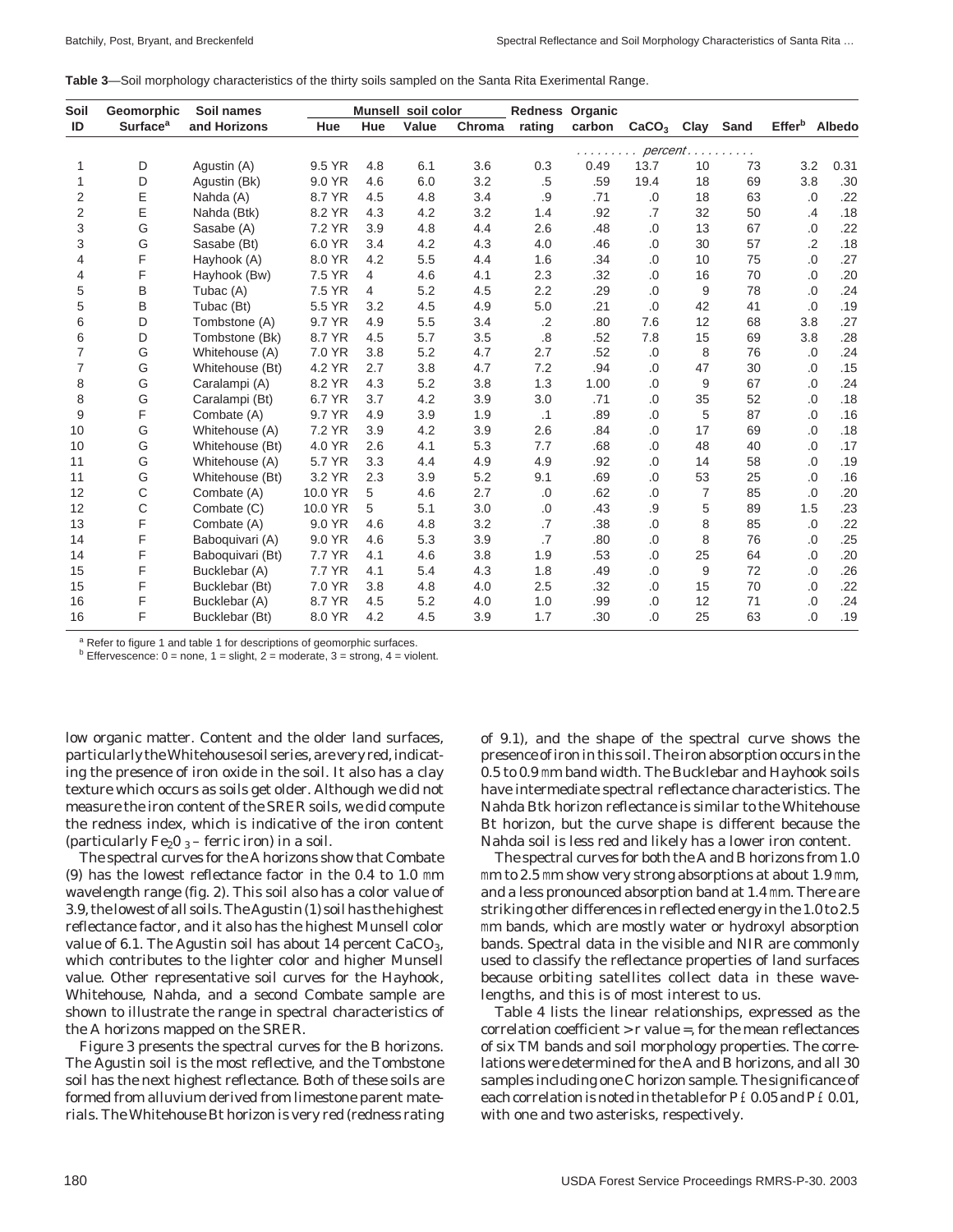**Table 4**—Correlations between Landsat Thematic Mapper wavelengths and soil morphology properties for the A, B, and all horizons combined.

|                                                                                                      | Blue (0.485)      | Green (0.560)     | Red (0.660)          | NIR (0.830)          | MIR (1.650)          | MIR (2.180)          |
|------------------------------------------------------------------------------------------------------|-------------------|-------------------|----------------------|----------------------|----------------------|----------------------|
| A horizons (n = 16). P $\pm$ 0.05 <sup>a</sup> (r > 0.5) and P $\pm$ 0.01 <sup>b</sup> (r > 0.62)    |                   |                   |                      |                      |                      |                      |
| Redness rating                                                                                       | $-0.50a$          | $-0.29$           | 0.02                 | $-0.01$              | $-0.35$              | $-0.36$              |
| Percent organic carbon                                                                               | $-0.26$           | $-0.30$           | $-0.32$              | $-0.32$              | $-0.36$              | $-0.48$              |
| Percent calcium carbonate                                                                            | 0.76 <sup>b</sup> | 0.66 <sup>b</sup> | 0.48                 | 0.43                 | 0.45                 | 0.57                 |
| Percent clay                                                                                         | $-0.17$           | $-0.12$           | $-0.05$              | $-0.14$              | $-0.52$ <sup>a</sup> | $-0.47$              |
| Percent sand                                                                                         | 0.0               | $-0.12$           | $-0.26$              | $-0.19$              | 0.35                 | 0.30                 |
| Hue                                                                                                  | 0.43              | 0.21              | $-0.10$              | $-0.06$              | 0.35                 | 0.35                 |
| Value                                                                                                | 0.93 <sup>b</sup> | 0.99 <sup>b</sup> | $0.95^{b}$           | $0.94^{b}$           | 0.69 <sup>b</sup>    | $0.75^{b}$           |
| Chroma                                                                                               | 0.02              | 0.27              | 0.56 <sup>a</sup>    | $0.54^{a}$           | 0.09                 | 0.08                 |
| Effervescence                                                                                        | 0.73 <sup>b</sup> | 0.63 <sup>b</sup> | 0.46                 | 0.42                 | 0.47                 | 0.57 <sup>a</sup>    |
| B Horizons (n = 13). P $\pm$ 0.05 <sup>a</sup> (r > 0.55) and P $\pm$ 0.01 <sup>b</sup> (r > 0.68)   |                   |                   |                      |                      |                      |                      |
| Redness rating                                                                                       | $-0.70^{b}$       | $-0.69b$          | $-0.53$              | $-0.58$ <sup>a</sup> | $-0.46$              | $-0.69b$             |
| Percent organic carbon                                                                               | $-0.14$           | $-0.20$           | $-0.26$              | $-0.30$              | $-0.23$              | $-0.28$              |
| Percent calcium carbonate                                                                            | 0.92 <sup>b</sup> | 0.90 <sup>b</sup> | 0.89 <sup>b</sup>    | 0.87 <sup>b</sup>    | $0.83^{b}$           | $0.84^{b}$           |
| Percent clay                                                                                         | $-0.68^{b}$       | $-0.70^{b}$       | $-0.59$ <sup>a</sup> | $-0.63^{\circ}$      | $-0.54$              | $-0.73^{b}$          |
| Percent sand                                                                                         | 0.65 <sup>a</sup> | 0.67 <sup>a</sup> | 0.57 <sup>a</sup>    | 0.63 <sup>a</sup>    | $0.55^{a}$           | 0.71 <sup>b</sup>    |
| Hue                                                                                                  | $0.75^{b}$        | $0.74^{b}$        | 0.59 <sup>a</sup>    | 0.63 <sup>a</sup>    | 0.53                 | 0.74 <sup>b</sup>    |
| Value                                                                                                | $0.97^{b}$        | 0.98 <sup>b</sup> | $0.95^{b}$           | 0.96 <sup>b</sup>    | $0.88^{b}$           | $0.95^{b}$           |
| Chroma                                                                                               | $-0.70^{b}$       | $-0.66a$          | $-0.47$              | $-0.49$              | $-0.39$              | $-0.62$ <sup>a</sup> |
| Effervescence                                                                                        | 0.93 <sup>b</sup> | 0.91 <sup>b</sup> | 0.89 <sup>b</sup>    | $0.87^{b}$           | $0.85^{b}$           | $0.88^{b}$           |
| All Horizons (n = 30). P $\pm$ 0.05 <sup>a</sup> (r > 0.36) and P $\pm$ 0.01 <sup>b</sup> (r > 0.46) |                   |                   |                      |                      |                      |                      |
| Redness rating                                                                                       | $-0.67^{b}$       | $-0.62^{b}$       | $-0.38$ <sup>a</sup> | $-0.41$ <sup>a</sup> | $-0.57^{b}$          | $-0.72^{b}$          |
| Percent organic carbon                                                                               | $-0.13$           | $-0.17$           | $-0.22$              | $-0.24$              | $-0.15$              | $-0.16$              |
| Percent calcium carbonate                                                                            | 0.79 <sup>b</sup> | 0.73 <sup>b</sup> | $0.64^{b}$           | 0.63 <sup>b</sup>    | 0.57 <sup>b</sup>    | 0.56 <sup>b</sup>    |
| Percent clay                                                                                         | $-0.57^{b}$       | $-0.57^{b}$       | $-0.43^a$            | $-0.46^{b}$          | $-0.66^{b}$          | $-0.80b$             |
| Percent sand                                                                                         | $0.52^{b}$        | $0.50^{b}$        | 0.32                 | 0.37 <sup>a</sup>    | $0.65^{b}$           | $0.75^{b}$           |
| Hue                                                                                                  | 0.67 <sup>b</sup> | 0.60 <sup>b</sup> | 0.35                 | 0.38 <sup>a</sup>    | 0.61 <sup>b</sup>    | 0.73 <sup>b</sup>    |
| Value                                                                                                | $0.95^{b}$        | $0.98^{b}$        | $0.94^{b}$           | $0.94^{b}$           | $0.82^{b}$           | $0.86^{b}$           |
| Chroma                                                                                               | $-0.39a$          | $-0.25$           | 0.06                 | 0.03                 | $-0.28$              | $-0.40$ <sup>a</sup> |
| Effervescence                                                                                        | 0.79 <sup>b</sup> | 0.72 <sup>b</sup> | 0.62 <sup>b</sup>    | 0.60 <sup>b</sup>    | 0.59 <sup>b</sup>    | 0.59 <sup>b</sup>    |

a Correlation significance P £ 0.05.

**b** Correlation significance P £ 0.01.

For all three groups, there was a very significant correlation with Munsell value, and the r values ranged from 0.93 to 0.99 for the visible and NIR bands. For the middle NIR and the MIR bands the r values were lower, and they ranged from 0.69 to 0.95, and were lowest for the A horizons. For the A horizons, the percent  $CaCO<sub>3</sub>$  and effervescence had the next strongest correlations to reflectance in the blue and green bands, but they were less important in the other bands. Munsell chroma was significantly correlated in the red and NIR bands.

There were many significant correlations identified for the B horizons and for all 30 samples. Munsell value, percent  $CaCO<sub>3</sub>$  and effervescence were again most strongly correlated, but other soil morphology properties like Munsell hue and chroma, redness rating, and percent clay and sand were also significantly correlated. The only soil morphology property that was not correlated to reflectance was percent organic carbon. Organic carbon is a very important factor in other soils, but the low percent of organic carbon in SRER soils showed that it did not significantly affect reflectance.

Post reported that soil albedo in the 0.3 to 2.8 mm can be computed using the Munsell color value as follows: Soil Albedo =  $0.069$  (color value) –  $0.114$ . Using this equation the albedos of SRER soils (A horizon) would range from 0.155 for the Combate (9) to 0.307 for the Agustin, and are presented in table 3.

#### **Summary \_\_\_\_\_\_\_\_\_\_\_\_\_\_\_\_\_\_\_\_\_\_**

The range of spectral characteristics of the SRER soils were presented, and these data will be useful as researchers complete remote sensing projects on the SRER. The geomorphology map compiled from the basic soils and ecological site map helps us to better understand the soil-forming factors responsible for the formation of the SRER soils. What soil morphology characteristics determine the reflectance characteristics of SRER soils have been identified, and the Munsell color value component is the most important, particularly in the 0.4 to 1.0 mm wavelengths. The range of soil properties for the A and B horizons have been measured, and these data will be helpful in understanding the biophysical conditions that exist on the SRER.

## **References \_\_\_\_\_\_\_\_\_\_\_\_\_\_\_\_\_\_\_\_\_**

Baumgardner, M. F.; Silva, L. F.; Biehl, L. L.; Stoner, E. R. 1985. Reflectance properties of soils. Advance Agronomy. 38: 1–44.

- Bowers, S. A.; Hanks, R. J. 1965. Reflection of radiant energy from soils. Soil Science. 100: 130–138.
- Cipra, J.; Franzmeier, D. P.; Bauer, M. E.; Boyd, R. K. 1980. Comparison of multispectral measurements from some nonvegetated soils using Landsat digital data and a spectroradiometer. Soil Science Society of America Journal. 44: 80–84.